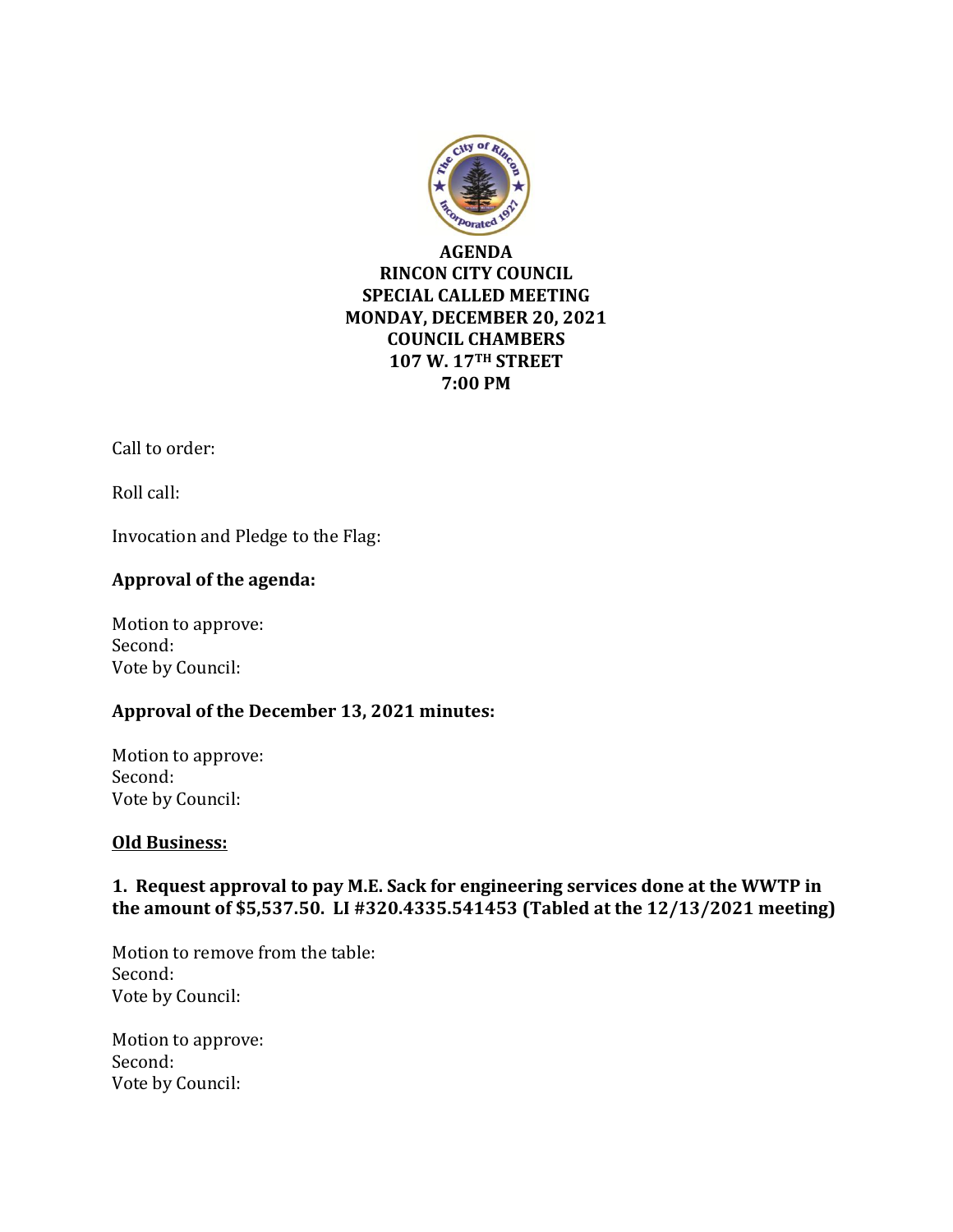### **2. Request approval to pay Gilbert Pump and Mechanical \$9,200.00 for repairs to the WWTP. LI #506.4335.531125 (Tabled at the 12/13/2021 meeting)**

Motion to remove from the table: Second: Vote by Council:

Motion to approve: Second: Vote by Council:

**3. Second reading for proposed amendments to the City of Rincon Ordinances Sections 78-7 Traffic and 18-52 Home Occupations and Home Business Offices to amend said ordinances related to the keeping and storing of tractors, trailers, and heavy duty vehicles for personal or business use within residentially zoned property within the City. (Tabled at the 8/9/2021 meeting)**

Motion to remove from the table: Second: Vote by Council:

Motion to approve: Second: Vote by Council:

### **New Business:**

### **1. Second reading of the proposed FY 2022 City of Rincon Budget.**

Motion to approve: Second: Vote by Council:

### **2. Second reading of an ordinance to annex 67.95 acre parcel located at 1360 Fort Howard Road; property is owned by Kenneth P Rule. (Map and Parcel # 04750061)**

Motion to approve: Second: Vote by Council:

**3. Second reading of an ordinance to annex 4.46 acre parcel located at 0 Fort Howard Road; property is owned by Kenneth P Rule. (Map and Parcel # 04750061A00)**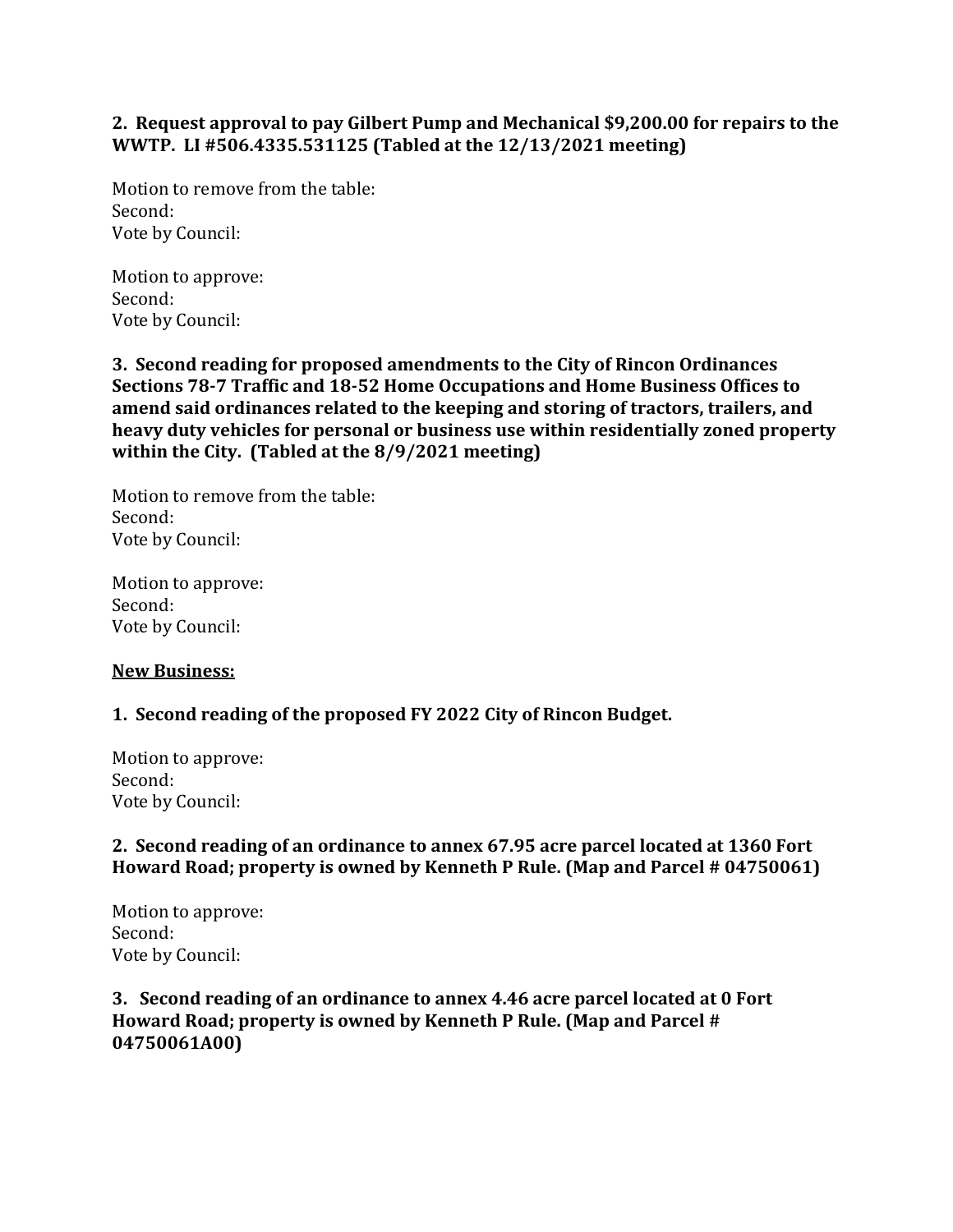Motion to approve: Second: Vote by Council:

### **4. Request approval to award the bid for Turn Out Gear in the amount of \$29,150.00 to Municipal Emergency Services.**

Motion to approve: Second: Vote by Council:

### **5. Request approval to award the bid for Battery Operated Hydraulic Tools in the amount of \$49,712.00 to Georgia Fire and Rescue Supply.**

Motion to approve: Second: Vote by Council:

# **6. Request approval to reject all bids received and to cancel the RFP for Thermal Imaging Cameras.**

Motion to approve: Second: Vote by Council:

# **7. Motion to suspend Rincon Fire Department SOP 8, sections 4.1 through 4.3 and sections 5.1 through 5.4.**

Motion to approve: Second: Vote by Council:

# **8. Motion to create the position of full time Fire Chief and position of full time Deputy Fire Chief.**

Motion to approve: Second: Vote by Council:

### **9. Motion to approve City Manager initiating a comprehensive search for a Fire Chief.**

Motion to approve: Second: Vote by Council: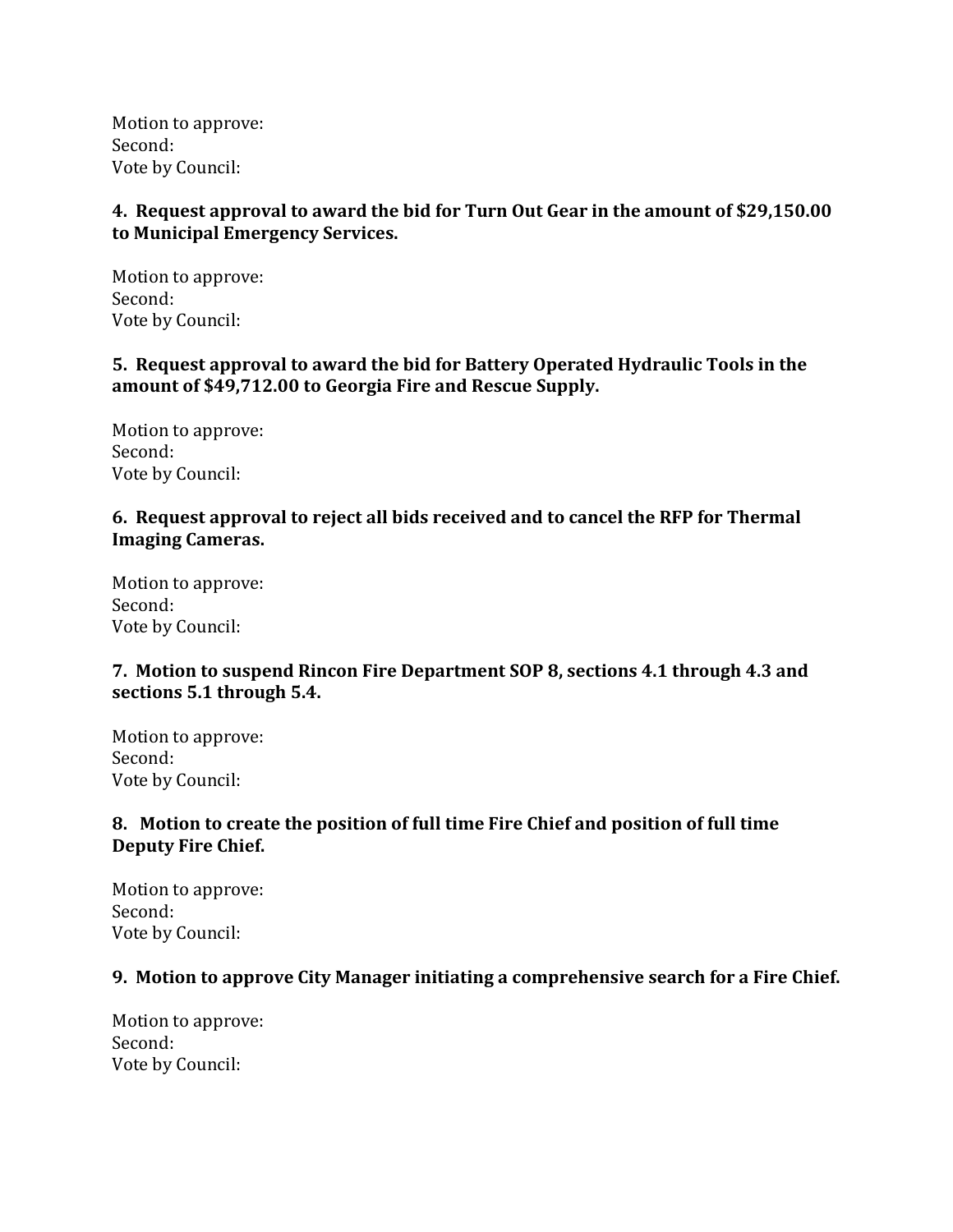#### **10. Administrative Reports:**

(b) City Engineer (h) Wastewater (c) Chief of Police (i) Finance (d) Fire Department (j) Lost Plantation (e) Building/Zoning Dept. (k) Mayor and Council (f) Recreation Dept.

(a) City Manager (g) Water/Sewer/Public Works

### **11. Executive session to discuss personnel, pending litigation, attorney client privilege, and real estate.**

Motion: Second: Vote by Council:

Motion to return to meeting: Second: Vote by Council:

#### **12. Follow the statutes of executive session, to put on file an executive session affidavit and resolution.**

Motion to approve: Second: Vote by Council:

### **13. Take any action that is needed on the items from executive session.**

Motion to approve: Second: Vote by Council:

#### **Adjourn:**

Motion: Second: Vote by Council: